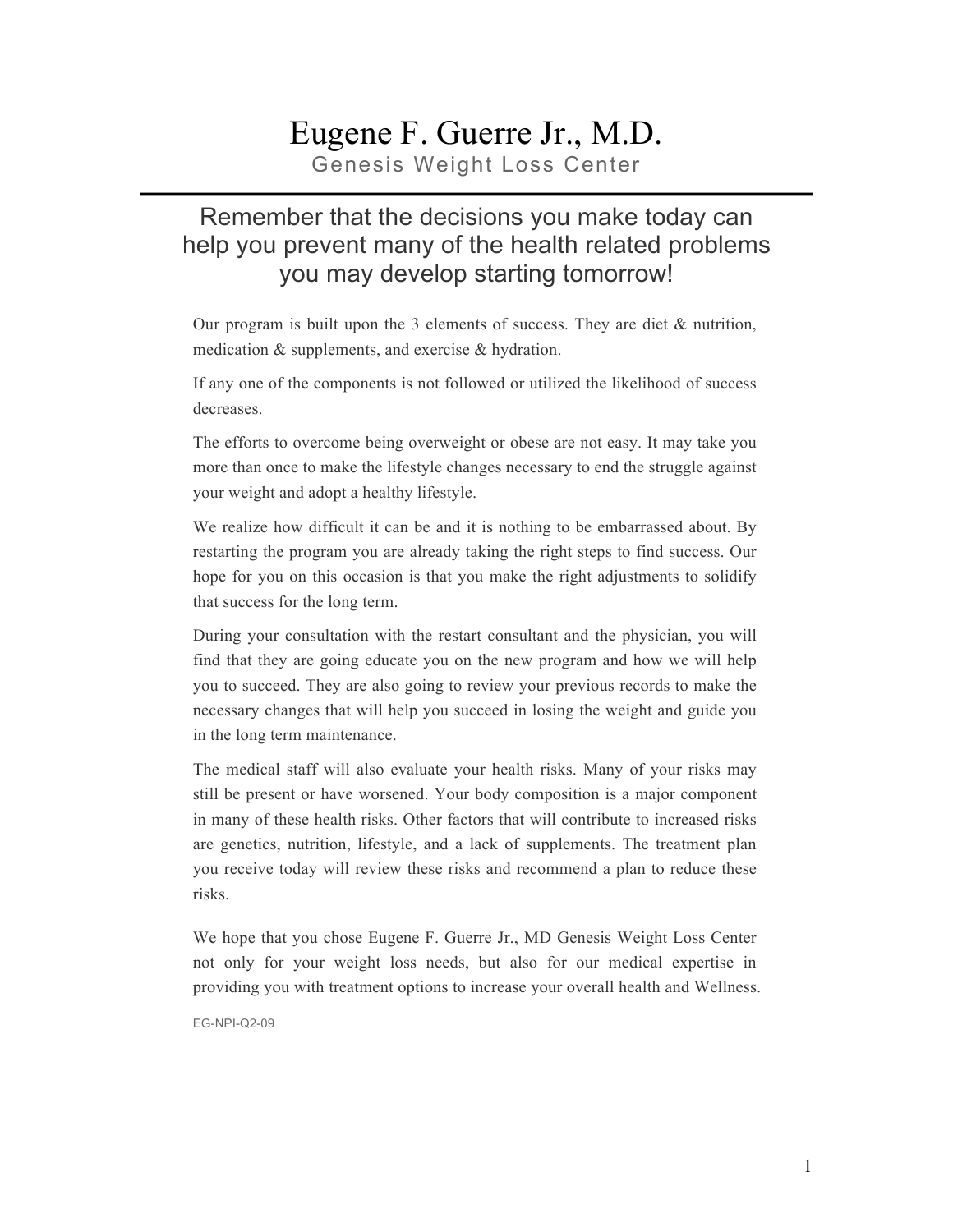### Eugene F. Guerre Jr., M.D. Genesis Weight Loss Center

### Patient Information (Please Print)

| <b>FIRST NAME</b>                                                                                                                                                                                                                                                                                                                                                                                                                                                                                                                                                                                                                                                                                                                                                                                                                                                              |            |                                      | <b>LAST NAME</b>                                            |                      |              |            |  |
|--------------------------------------------------------------------------------------------------------------------------------------------------------------------------------------------------------------------------------------------------------------------------------------------------------------------------------------------------------------------------------------------------------------------------------------------------------------------------------------------------------------------------------------------------------------------------------------------------------------------------------------------------------------------------------------------------------------------------------------------------------------------------------------------------------------------------------------------------------------------------------|------------|--------------------------------------|-------------------------------------------------------------|----------------------|--------------|------------|--|
|                                                                                                                                                                                                                                                                                                                                                                                                                                                                                                                                                                                                                                                                                                                                                                                                                                                                                |            |                                      |                                                             |                      |              |            |  |
| <b>DATE OF BIRTH</b>                                                                                                                                                                                                                                                                                                                                                                                                                                                                                                                                                                                                                                                                                                                                                                                                                                                           | <b>AGE</b> |                                      | <b>GENDER</b>                                               |                      |              |            |  |
|                                                                                                                                                                                                                                                                                                                                                                                                                                                                                                                                                                                                                                                                                                                                                                                                                                                                                |            |                                      | $\Box$ Male $\Box$ Female                                   |                      |              |            |  |
| <b>STREET ADDRESS</b>                                                                                                                                                                                                                                                                                                                                                                                                                                                                                                                                                                                                                                                                                                                                                                                                                                                          |            |                                      | <b>CITY</b>                                                 |                      | <b>STATE</b> | <b>ZIP</b> |  |
|                                                                                                                                                                                                                                                                                                                                                                                                                                                                                                                                                                                                                                                                                                                                                                                                                                                                                |            |                                      |                                                             |                      |              |            |  |
| <b>EMPLOYER</b>                                                                                                                                                                                                                                                                                                                                                                                                                                                                                                                                                                                                                                                                                                                                                                                                                                                                |            | <b>OCCUPATION</b>                    |                                                             |                      |              |            |  |
|                                                                                                                                                                                                                                                                                                                                                                                                                                                                                                                                                                                                                                                                                                                                                                                                                                                                                |            |                                      |                                                             |                      |              |            |  |
| <b>WORK PHONE</b>                                                                                                                                                                                                                                                                                                                                                                                                                                                                                                                                                                                                                                                                                                                                                                                                                                                              |            |                                      |                                                             | <b>HOME PHONE</b>    |              |            |  |
|                                                                                                                                                                                                                                                                                                                                                                                                                                                                                                                                                                                                                                                                                                                                                                                                                                                                                |            |                                      |                                                             |                      |              |            |  |
| Can we leave a message at this number? $\Box$ Yes $\Box$ No                                                                                                                                                                                                                                                                                                                                                                                                                                                                                                                                                                                                                                                                                                                                                                                                                    |            |                                      | Can we leave a message at this number? $\Box$ Yes $\Box$ No |                      |              |            |  |
| <b>CELL PHONE</b>                                                                                                                                                                                                                                                                                                                                                                                                                                                                                                                                                                                                                                                                                                                                                                                                                                                              |            |                                      |                                                             | <b>EMAIL ADDRESS</b> |              |            |  |
|                                                                                                                                                                                                                                                                                                                                                                                                                                                                                                                                                                                                                                                                                                                                                                                                                                                                                |            |                                      |                                                             |                      |              |            |  |
| Can we leave a message at this number? $\Box$ Yes $\Box$ No                                                                                                                                                                                                                                                                                                                                                                                                                                                                                                                                                                                                                                                                                                                                                                                                                    |            |                                      |                                                             |                      |              |            |  |
| <b>EMERGENCY CONTACT (Last Name, First Name)</b>                                                                                                                                                                                                                                                                                                                                                                                                                                                                                                                                                                                                                                                                                                                                                                                                                               |            | <b>PHONE NUMBER</b>                  |                                                             |                      |              |            |  |
|                                                                                                                                                                                                                                                                                                                                                                                                                                                                                                                                                                                                                                                                                                                                                                                                                                                                                |            |                                      |                                                             |                      |              |            |  |
| Supporting you in your journey of weight loss and maintenance is very important to us. Therefore, from time to time, we may wish to<br>send you information, samples or special offers that we may feel may be of interest to regarding Eugene F. Guerre Jr., MD Genesis<br>Weight Loss Center and/or Zone Wellness. We may also contact you in relation to consumer research, marketing and customer<br>surveys. If you would rather not receive additional information and/or offers, please do not check the box below.<br>PRIVACY: Your information will be kept strictly confidential and not provided to any third parties.<br>$\square$ Yes, I would like to receive such information & offers by postal mail<br>$\square$ Yes, I would like to receive such information & offers by phone<br>$\square$ Yes, I would like to receive such information & offers by email |            |                                      |                                                             |                      |              |            |  |
|                                                                                                                                                                                                                                                                                                                                                                                                                                                                                                                                                                                                                                                                                                                                                                                                                                                                                |            | How did you learn about the program? |                                                             |                      |              |            |  |
| $\Box$ Patient Referral                                                                                                                                                                                                                                                                                                                                                                                                                                                                                                                                                                                                                                                                                                                                                                                                                                                        |            | $\Box$ Newspaper (Please Identify):  |                                                             |                      |              |            |  |
| $\square$ Magazine (Please Identify):                                                                                                                                                                                                                                                                                                                                                                                                                                                                                                                                                                                                                                                                                                                                                                                                                                          |            | $\Box$ Television (Please Identify): |                                                             |                      |              |            |  |
| Other (Please Describe):                                                                                                                                                                                                                                                                                                                                                                                                                                                                                                                                                                                                                                                                                                                                                                                                                                                       |            | $\Box$ Internet                      |                                                             |                      |              |            |  |

EG-NPI-Q2-09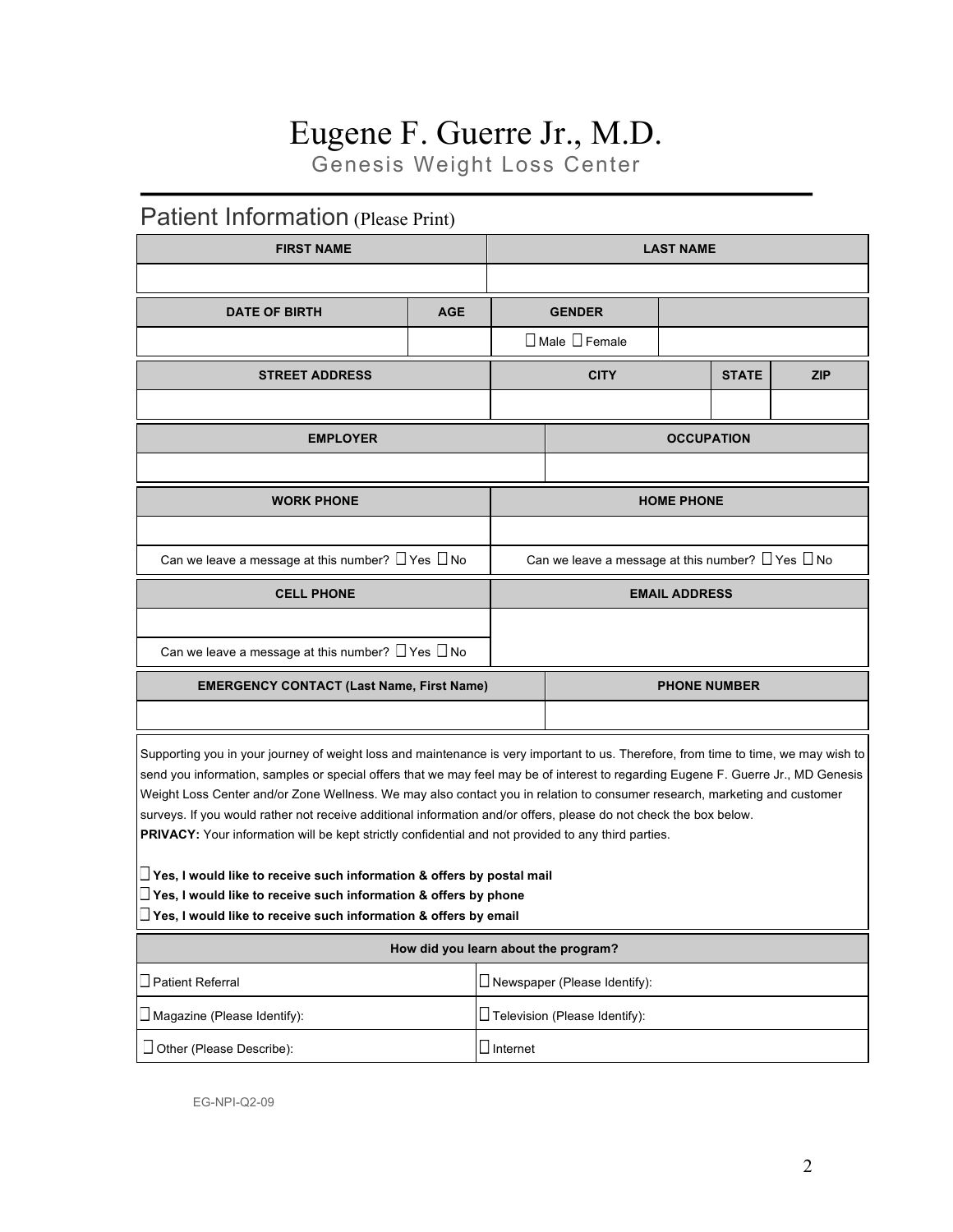### Eugene F. Guerre Jr., M.D. Genesis Weight Loss Center

### Weight History

|                                          | <b>NAME</b>                                                                           |                          | <b>DATE</b>                          |                              |                                 |  |  |  |
|------------------------------------------|---------------------------------------------------------------------------------------|--------------------------|--------------------------------------|------------------------------|---------------------------------|--|--|--|
|                                          |                                                                                       |                          |                                      |                              |                                 |  |  |  |
| Height:                                  | Current Weight:                                                                       |                          |                                      | What is your desired weight: |                                 |  |  |  |
|                                          | How long have you been trying to lose?                                                |                          |                                      |                              |                                 |  |  |  |
|                                          | What has been your heaviest weight?                                                   |                          |                                      |                              |                                 |  |  |  |
|                                          | When were you that weight? (record your age)                                          |                          |                                      |                              |                                 |  |  |  |
|                                          | When did you first become overweight?                                                 |                          |                                      |                              |                                 |  |  |  |
|                                          | Have you ever stayed the same weight for ten (10) years or more? $\Box$ Yes $\Box$ No |                          |                                      |                              |                                 |  |  |  |
|                                          | What do you think is the cause of your weight problem?                                |                          |                                      |                              |                                 |  |  |  |
|                                          |                                                                                       |                          |                                      |                              |                                 |  |  |  |
|                                          |                                                                                       |                          |                                      |                              |                                 |  |  |  |
|                                          |                                                                                       |                          |                                      |                              |                                 |  |  |  |
| If yes, please list relation and details | Are any members of your household overweight? $\Box$ Yes $\Box$ No                    |                          |                                      |                              |                                 |  |  |  |
|                                          |                                                                                       |                          |                                      |                              |                                 |  |  |  |
|                                          |                                                                                       |                          |                                      |                              |                                 |  |  |  |
|                                          |                                                                                       |                          |                                      |                              |                                 |  |  |  |
| Check all that apply.                    | What is your motivation for returning to our weight loss & wellness program?          |                          |                                      |                              |                                 |  |  |  |
| $\Box$ Don't like the way I look         |                                                                                       |                          | $\Box$ Clothes don't fit anymore     |                              | $\Box$ Increase self confidence |  |  |  |
| $\square$ More energy                    |                                                                                       | $\Box$ Improve health    |                                      |                              | $\Box$ Lower blood pressure     |  |  |  |
| $\square$ Better work opportunities      |                                                                                       | $\Box$ Feel better       |                                      |                              | $\Box$ Look & feel younger      |  |  |  |
| $\Box$ More mobility                     |                                                                                       |                          | $\square$ Want to wear smaller sizes |                              | $\Box$ Control blood sugar      |  |  |  |
| $\Box$ Attend a wedding/graduation       |                                                                                       | $\Box$ Detoxify the body |                                      |                              | levels                          |  |  |  |
| $\Box$ Reduce Pain                       |                                                                                       | $\Box$ Look better       |                                      |                              | $\square$ Reduce medications    |  |  |  |
| $\Box$ Perform better                    |                                                                                       | $\Box$ Live longer       |                                      |                              | $\Box$ other (please describe): |  |  |  |
|                                          |                                                                                       |                          |                                      |                              |                                 |  |  |  |
|                                          |                                                                                       |                          |                                      |                              |                                 |  |  |  |
|                                          |                                                                                       |                          |                                      |                              |                                 |  |  |  |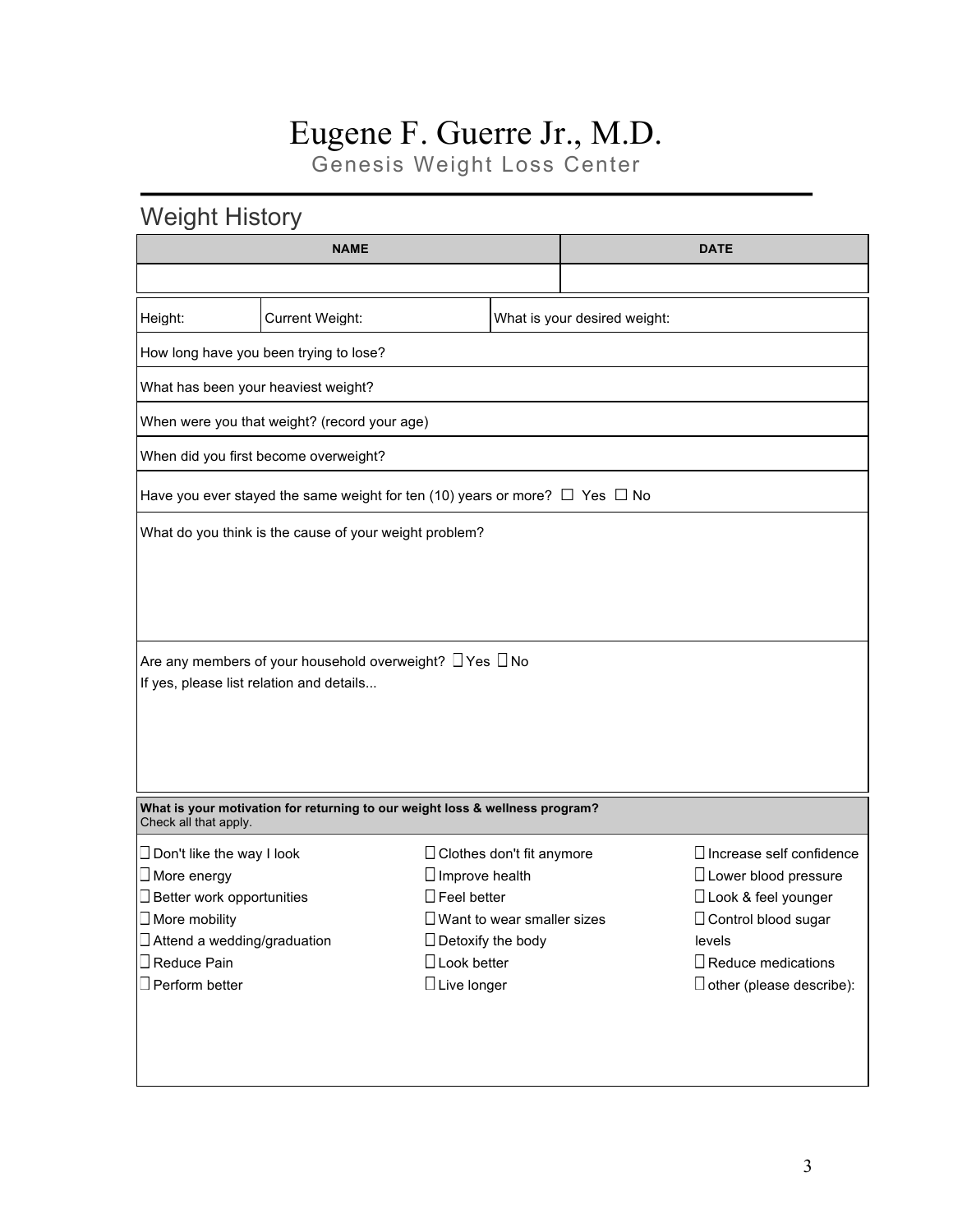# Eugene F. Guerre Jr., M.D.

Genesis Weight Loss Center

| <b>Name of Program</b>                                      | <b>Results?</b> | Why this program fell short of your expectations                                                           |
|-------------------------------------------------------------|-----------------|------------------------------------------------------------------------------------------------------------|
| □Weight Watchers                                            |                 |                                                                                                            |
|                                                             |                 |                                                                                                            |
| □Jenny Craig                                                |                 |                                                                                                            |
| □Slim Fast                                                  |                 |                                                                                                            |
| $\Box$ Atkins                                               |                 |                                                                                                            |
| □South Beach                                                |                 |                                                                                                            |
| □L A Weight Loss                                            |                 |                                                                                                            |
| □Nutri System                                               |                 |                                                                                                            |
| $\Box$ Other                                                |                 |                                                                                                            |
| Have you been exercising? If so, how often do you exercise? |                 |                                                                                                            |
|                                                             |                 | $\Box$ Never $\Box$ Rarely $\Box$ Daily $\Box$ 4-5 times a week $\Box$ 2-3 times weekly $\Box$ once a week |
| What is your exercise routine? Check all that apply.        |                 |                                                                                                            |
| $\square$ Walking                                           |                 | $\Box$ Bicycling                                                                                           |
| $\Box$ Swimming                                             |                 | $\Box$ Yoga                                                                                                |
| $\Box$ Dancing                                              |                 | □ Sports (basketball, tennis, etc.)                                                                        |
| $\Box$ Aerobics                                             |                 | $\Box$ Strength training                                                                                   |
| $\Box$ Pilates                                              |                 | $\square$ Elliptical                                                                                       |
| $\Box$ Stairmaster                                          |                 | □ Treadmill / Jogging                                                                                      |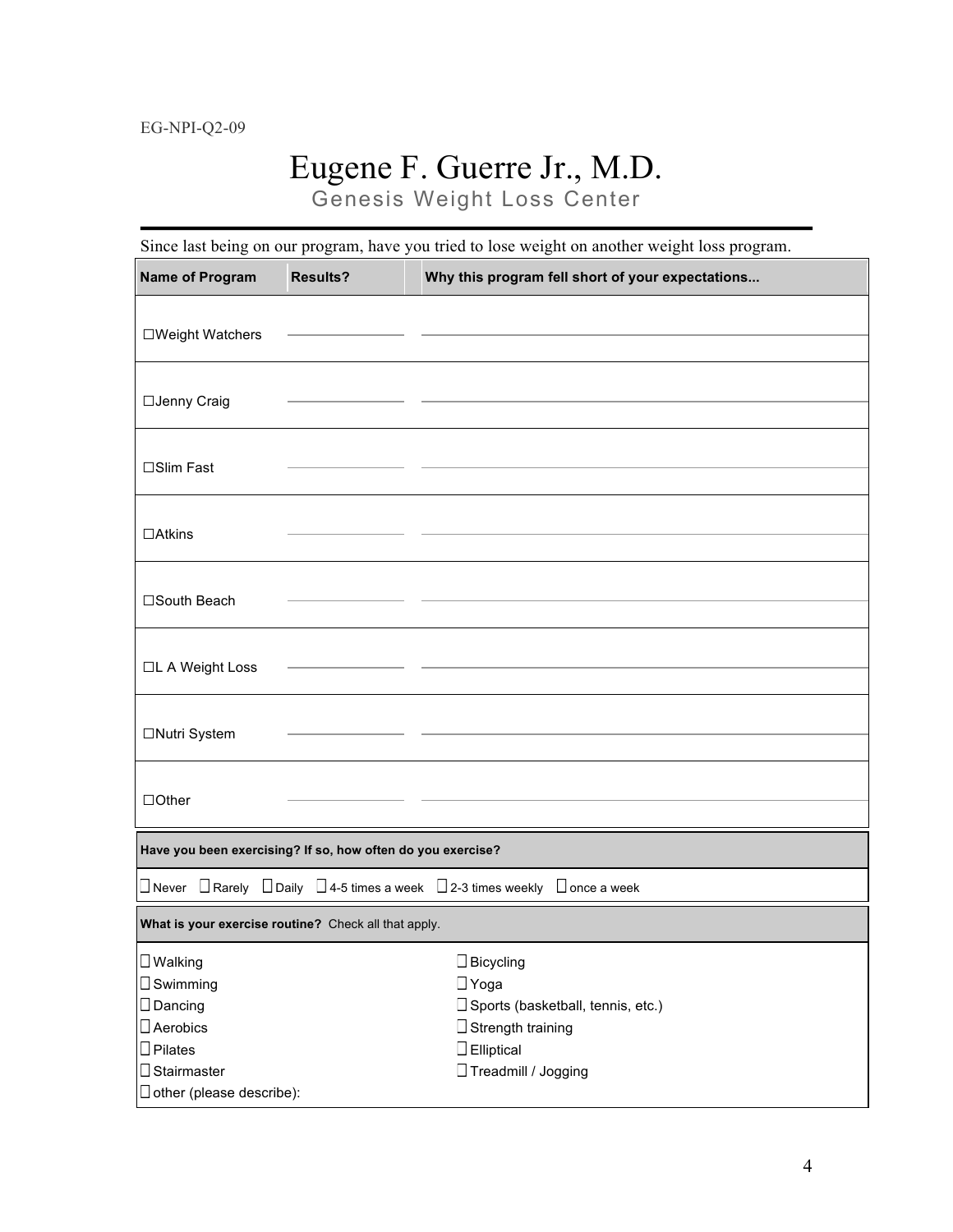EG-NPI-Q2-09

# Eugene F. Guerre Jr., M.D.

Genesis Weight Loss Center

## Medical History

| Family History (If blood relative has suffered the following, please indicate relationship.) |                        |                                                                                    |        |              |                                     |                  |        |                               |
|----------------------------------------------------------------------------------------------|------------------------|------------------------------------------------------------------------------------|--------|--------------|-------------------------------------|------------------|--------|-------------------------------|
|                                                                                              | <b>Heart Attack</b>    |                                                                                    |        | Arthritis    |                                     |                  |        |                               |
| Cancer                                                                                       |                        |                                                                                    |        |              | <b>Diabetes</b>                     |                  |        |                               |
|                                                                                              | Hypertension           |                                                                                    |        | Obesity      |                                     |                  |        |                               |
| <b>Stroke</b>                                                                                |                        |                                                                                    |        |              | Glaucoma                            |                  |        |                               |
| Epilepsy                                                                                     |                        |                                                                                    |        |              |                                     | Other            |        |                               |
| Have you ever been hospitalized? If yes, when and why?                                       |                        |                                                                                    |        |              |                                     |                  |        |                               |
| Year                                                                                         |                        |                                                                                    |        |              |                                     |                  |        |                               |
|                                                                                              |                        | <b>Illness or Operation</b>                                                        |        |              |                                     |                  |        |                               |
|                                                                                              |                        |                                                                                    |        |              |                                     |                  |        |                               |
|                                                                                              |                        |                                                                                    |        |              |                                     |                  |        |                               |
|                                                                                              |                        |                                                                                    |        |              |                                     |                  |        |                               |
|                                                                                              |                        | Medications (Please list the medications you are currently taking, and as needed.) |        |              |                                     |                  |        |                               |
|                                                                                              | <b>Medication</b>      |                                                                                    |        | Dosage       |                                     | <b>How Often</b> |        | Reason                        |
|                                                                                              |                        |                                                                                    |        |              |                                     |                  |        |                               |
|                                                                                              |                        |                                                                                    |        |              |                                     |                  |        |                               |
|                                                                                              |                        |                                                                                    |        |              |                                     |                  |        |                               |
|                                                                                              |                        |                                                                                    |        |              |                                     |                  |        |                               |
|                                                                                              |                        | Allergies (Please list any medications or food that you are allergic to.)          |        |              |                                     |                  |        |                               |
|                                                                                              |                        |                                                                                    |        |              |                                     |                  |        |                               |
|                                                                                              |                        |                                                                                    |        |              |                                     |                  |        |                               |
|                                                                                              |                        |                                                                                    |        |              |                                     |                  |        |                               |
|                                                                                              | <b>Medical History</b> |                                                                                    |        |              |                                     |                  |        |                               |
| Yes                                                                                          | <b>No</b>              |                                                                                    | Yes No |              |                                     |                  | Yes No |                               |
|                                                                                              |                        | Loss of hearing                                                                    |        |              | Stomach ulcers                      |                  |        | Immune disorders              |
|                                                                                              |                        | Ringing in ears                                                                    |        |              | Hemorrhoids                         |                  |        | Alcohol abuse                 |
|                                                                                              |                        | Ear infections                                                                     |        |              | Hernia                              |                  |        | Drug abuse                    |
|                                                                                              |                        | <b>Bad vision</b>                                                                  |        |              | Gall bladder                        |                  |        | Hypertension<br>Heart disease |
|                                                                                              |                        | Glaucoma<br>Nose bleeds                                                            |        |              | Sudden weight loss<br>Liver disease |                  |        | Other eating disorders        |
|                                                                                              |                        | Sinus trouble                                                                      |        |              | Back pain                           |                  |        | Frequent urination            |
|                                                                                              |                        | Sore throat                                                                        |        |              | Diarrhea                            |                  |        | Kidney disease                |
|                                                                                              |                        | Allergies                                                                          |        |              | Constipation                        |                  |        | Prostate disease              |
|                                                                                              |                        | Hoarseness                                                                         |        |              | Bloody/tarry stools                 |                  |        | Headaches                     |
|                                                                                              |                        | Pneumonia                                                                          |        |              | Joint pain                          |                  |        | Fatigue                       |
|                                                                                              |                        | <b>Bronchitis</b>                                                                  |        | Broken bones |                                     |                  |        | Thyroid disease               |
|                                                                                              |                        | Asthma                                                                             |        | Dizzy spells |                                     |                  |        | Cancer                        |
|                                                                                              |                        | Short of breath                                                                    |        |              | Fainting spells                     |                  |        | <b>Diabetes</b>               |
|                                                                                              |                        | Tuberculosis                                                                       |        |              | Memory loss                         |                  |        | Stroke                        |
|                                                                                              |                        | Heart murmur                                                                       |        |              | Insomnia                            |                  |        | Osteoporosis                  |
|                                                                                              |                        | Palpitations                                                                       |        |              | Nervousness                         |                  |        | <b>GERD</b>                   |
|                                                                                              |                        | Irregular pulse                                                                    |        |              | Depression                          |                  |        | Rashes                        |
|                                                                                              |                        | Swollen ankles                                                                     |        |              | Phobias                             |                  |        | Chicken pox                   |
|                                                                                              |                        | Chest pain                                                                         |        |              | Manic depressive                    |                  |        | Mumps/measles                 |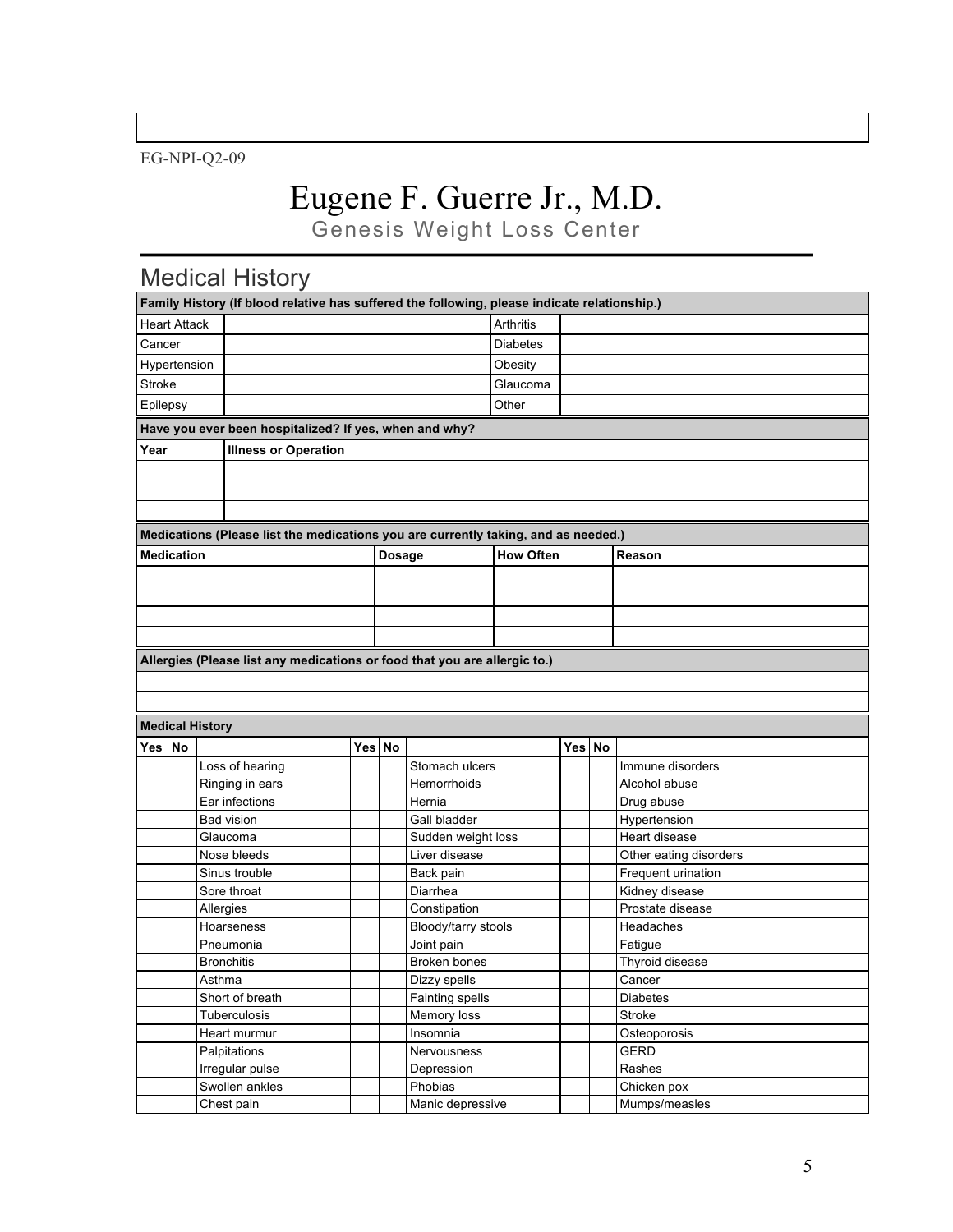|  | .<br>appetite<br>∟ບວວ |  | $\mathbf{A}$ and $\mathbf{A}$<br>$.$ Ale $\cdot$ |  | Polio<br>__                      |
|--|-----------------------|--|--------------------------------------------------|--|----------------------------------|
|  | Ir<br>ıaestıor        |  | nemia                                            |  | pregnant'<br>$\mathbf{v}$<br>AIC |

EG-NPI-Q2-09

# Eugene F. Guerre Jr., M.D.

Genesis Weight Loss Center

|                                                                                                                                  | <b>Dosage</b>               | <b>How Often</b> | Reason                          |
|----------------------------------------------------------------------------------------------------------------------------------|-----------------------------|------------------|---------------------------------|
|                                                                                                                                  |                             |                  |                                 |
|                                                                                                                                  |                             |                  |                                 |
|                                                                                                                                  |                             |                  |                                 |
|                                                                                                                                  |                             |                  |                                 |
| <b>Wellness Goals</b>                                                                                                            |                             |                  |                                 |
| Which of the following supplements, or products, would you like to incorporate into your wellness Plan?<br>Check all that apply. |                             |                  |                                 |
| □ Cardiovascular System                                                                                                          | □ Immune System             |                  | □ Hormone Therapy               |
| $\square$ Joints                                                                                                                 | $\Box$ Depression           |                  | $\Box$ Weight Maintenance       |
| $\square$ Bones                                                                                                                  | □ Digestive System          |                  | □ Health Related Foods          |
| $\Box$ Prostate                                                                                                                  | □ Sexual Activity           |                  | □ DNA Testing                   |
| $\Box$ Cognitive System (Mind)                                                                                                   | $\Box$ Detoxifying the body |                  | $\Box$ Anti-Aging               |
| $\Box$ Weight Loss                                                                                                               | $\Box$ Hair Loss            |                  | □ Testosterone Levels           |
|                                                                                                                                  |                             |                  |                                 |
| □ Beauty/Hair/Skin                                                                                                               | $\Box$ Menopause            |                  | $\Box$ other (please describe): |
|                                                                                                                                  |                             |                  |                                 |
| Do you feel like your health is improving or declining?                                                                          |                             |                  |                                 |
| If you could take steps to improve your health for the long term, would you? $\Box$ Yes $\Box$ No                                |                             |                  |                                 |
| What is your #1 health concern?                                                                                                  |                             |                  |                                 |
| What changes to your current health are the least important to you?                                                              |                             |                  |                                 |
|                                                                                                                                  |                             |                  |                                 |
| If you could change one thing today about your weight or wellness what would it be?                                              |                             |                  |                                 |
|                                                                                                                                  |                             |                  |                                 |
|                                                                                                                                  |                             |                  |                                 |
|                                                                                                                                  |                             |                  |                                 |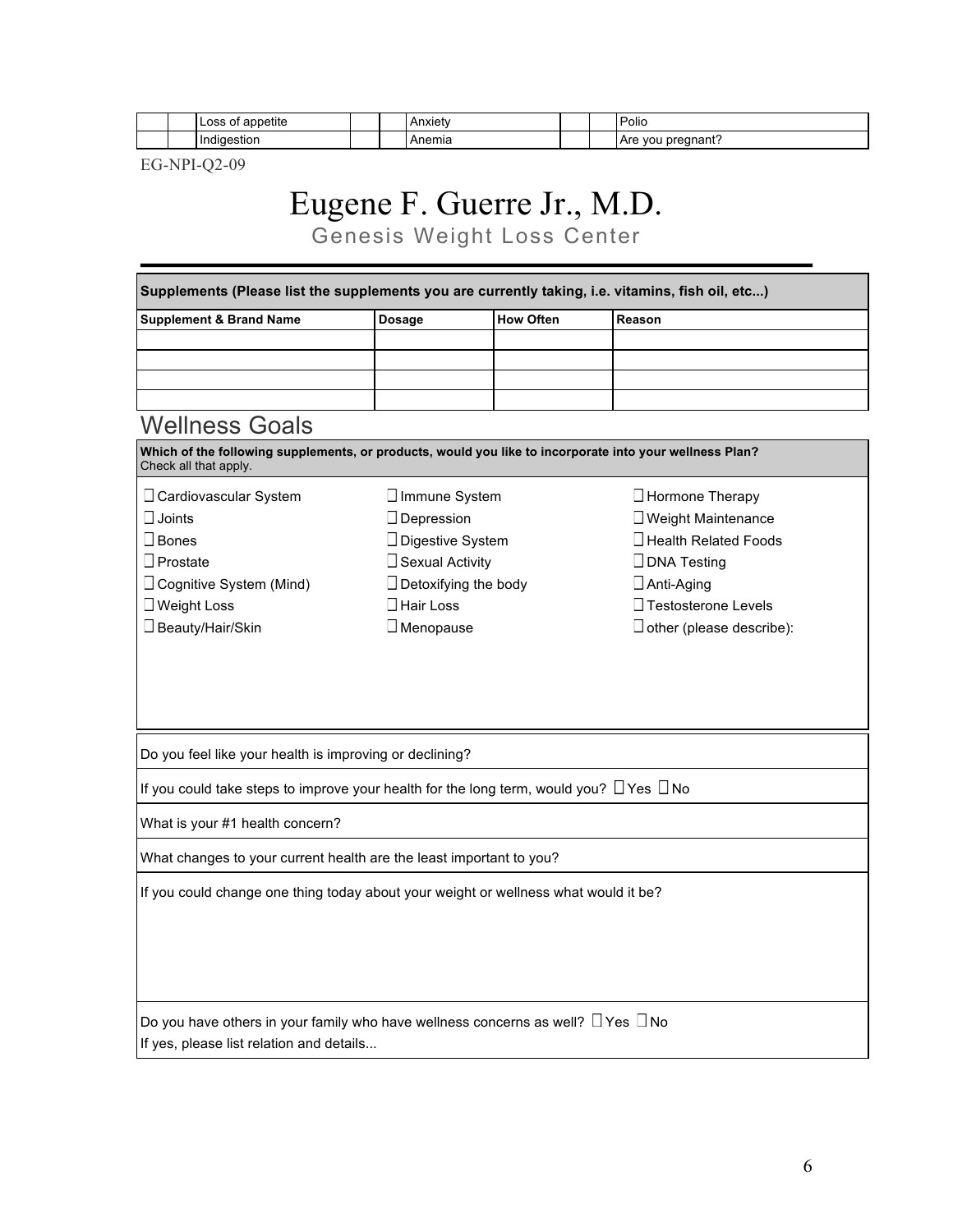#### Eugene F. Guerre Jr., M.D. Genesis Weight Loss Center

#### Appetite Suppressant and Weight Loss Consent

I hereby authorize Dr. Guerre and associates to assist me in weight reduction. I understand that my program may consist of a balanced calorie deficient diet, regular exercise program, ZONE Wellness, and lifestyle changes. I also understand that appetite suppressants, other medications, and injections may be used in my program for up to and possibly more than 12 consecutive weeks. Appetite suppressants labeling suggestions are based on short-term studies of 12 weeks. The experience of Bariatric physicians, as well as recent long-term studies of university-based investigators, has shown that appetite suppressants, supplements and injections are effective for longer than 12 weeks.

Dr. Guerre and associates believe in the off label use of medications proven to be effective in medical studies to promote weight loss and in the use of nutritional supplements and injections. These injections, nutritional supplements and medications can help you lose weight faster and make you feel better while you are losing weight. These nutritional supplements, injections and medications can boost your energy, burn fat faster, and eliminate cravings. There are those practicing Bariatric Medicine that do not hold to these beliefs regarding the effectiveness of nutritional supplements, injections, and medications. Many of these physicians believe that in order to lose weight you simply need to exercise or and eat fewer calories. Dr. Guerre and associates disagree with this simplistic thinking, and believes that the nutritional supplements and injections that are prescribed are effective and therapeutic. If you have any problems or questions, please inform one of our medical associates immediately.

I understand there are other ways and programs that can assist me in my desire to decrease my body weight and to maintain this weight loss. In particular, a balanced calorie counting or an exchange-eating program without the use of the appetite suppressants would likely prove successful if followed, even though I would probably be hungrier without the appetite suppressants.

In order to continue to receive appetite suppressants, other medications, and injections depends on continued weight loss. The use of appetite suppressants, other medications, and injections involves potential risks. Reported side effects include: nervousness,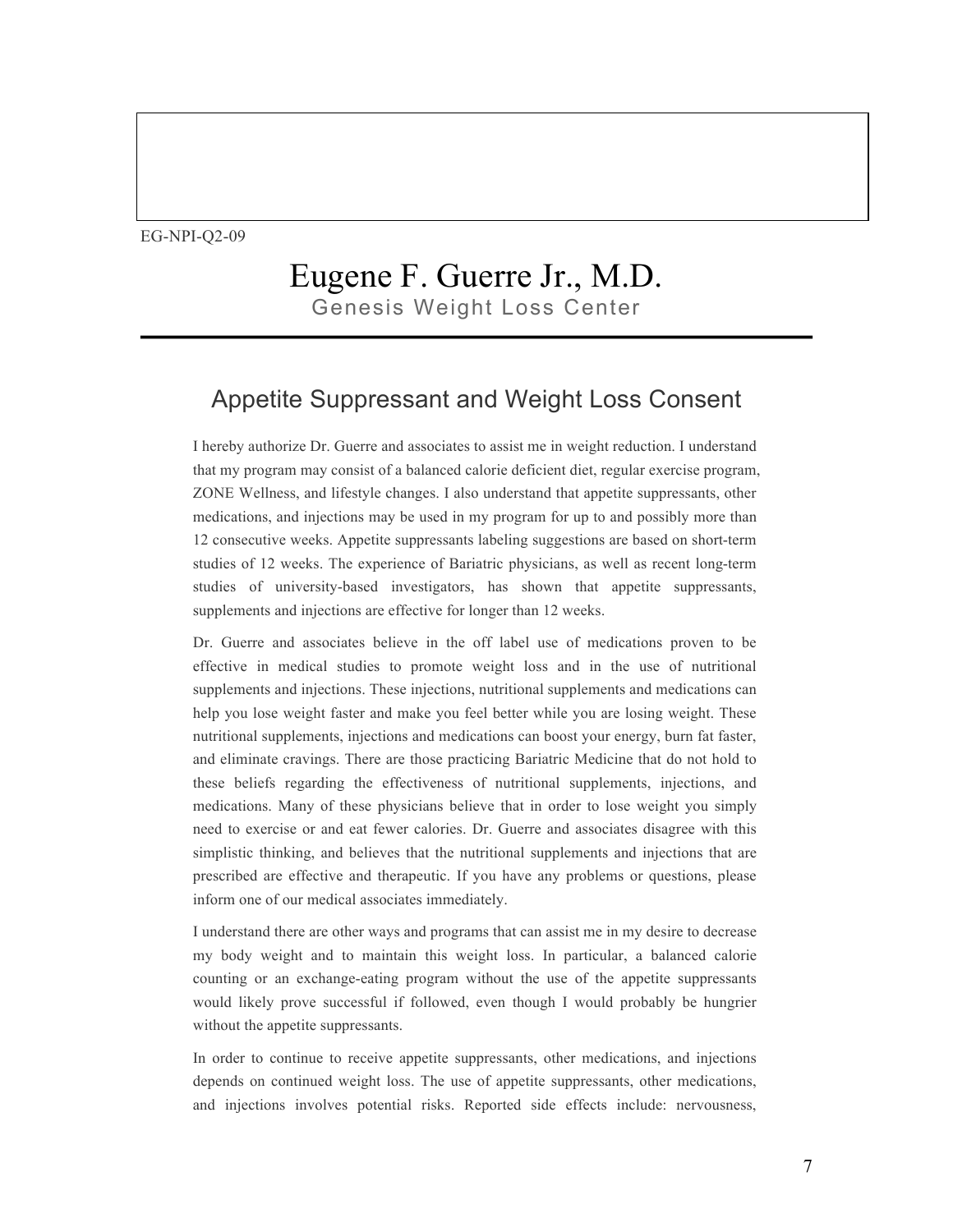sleeplessness, headaches, dry mouth, weakness, tiredness, medication allergy, high blood pressure, rapid heart beat, and heart irregularities. Less common, but more serious risks are valvular heart disease. These and other possible risks could, on occasion, be serious or fatal.

EG-NPI-Q2-09

#### Eugene F. Guerre Jr., M.D. Genesis Weight Loss Center

I understand that there are risks associated with obesity. Among these risks are tendencies to high blood pressure, diabetes, heart attack and heart disease, arthritis of the joints, hips, knees, and feet. I also understand that thirty to forty percent of overweight or obese patients may have or develop gallstones. A large percent of this group will develop significant gallbladder disease during their lifetime. I also understand that rapid weight loss programs may increase the incidence of symptomatic gallbladder disease.

I understand that if I develop side effects from the diet or the medication, I will discontinue the diet and/or the medication and notify a member of your medical staff immediately. I also understand that if the problem is severe, I will go to the nearest Emergency room or see my primary care physician as soon as possible.

There is no guarantee that the program will work for me. By consenting to treatment I agree to pay in full for all visits and charges at the time of each visit. **I understand that your services are not reimbursed by insurance, and that you do not provide or fill out claim forms for insurance purposes.** I understand that no refunds are ever given at any

time for any reason. I also understand that the medications dispensed to me during my weekly visits are included for quality assurance and my convenience; however, I may request that a prescription be written for the weekly dose of the medication.

I agree not to take any other appetite suppressants, other medications, or injections other than those prescribed by Eugene F. Guerre Jr., M.D. or this office's physician, or listed on my medical history form. I agree to inform a member of your medical staff of any changes in my medications.

If a female, my signature confirms that I am not pregnant, do not plan to get pregnant, and I will take all necessary precautions to prevent pregnancy during the time I will be taking appetite suppressants. If I become pregnant, I will stop the medication immediately and notify your office.

My signature further confirms that I do not have a current history of alcohol abuse, drug abuse, schizophrenia, manic-depressive illness, or history of any eating disorder, since these conditions constitute a contraindication to the use of appetite suppressants. My signature also confirms that if I have a past history of alcohol abuse, drug abuse,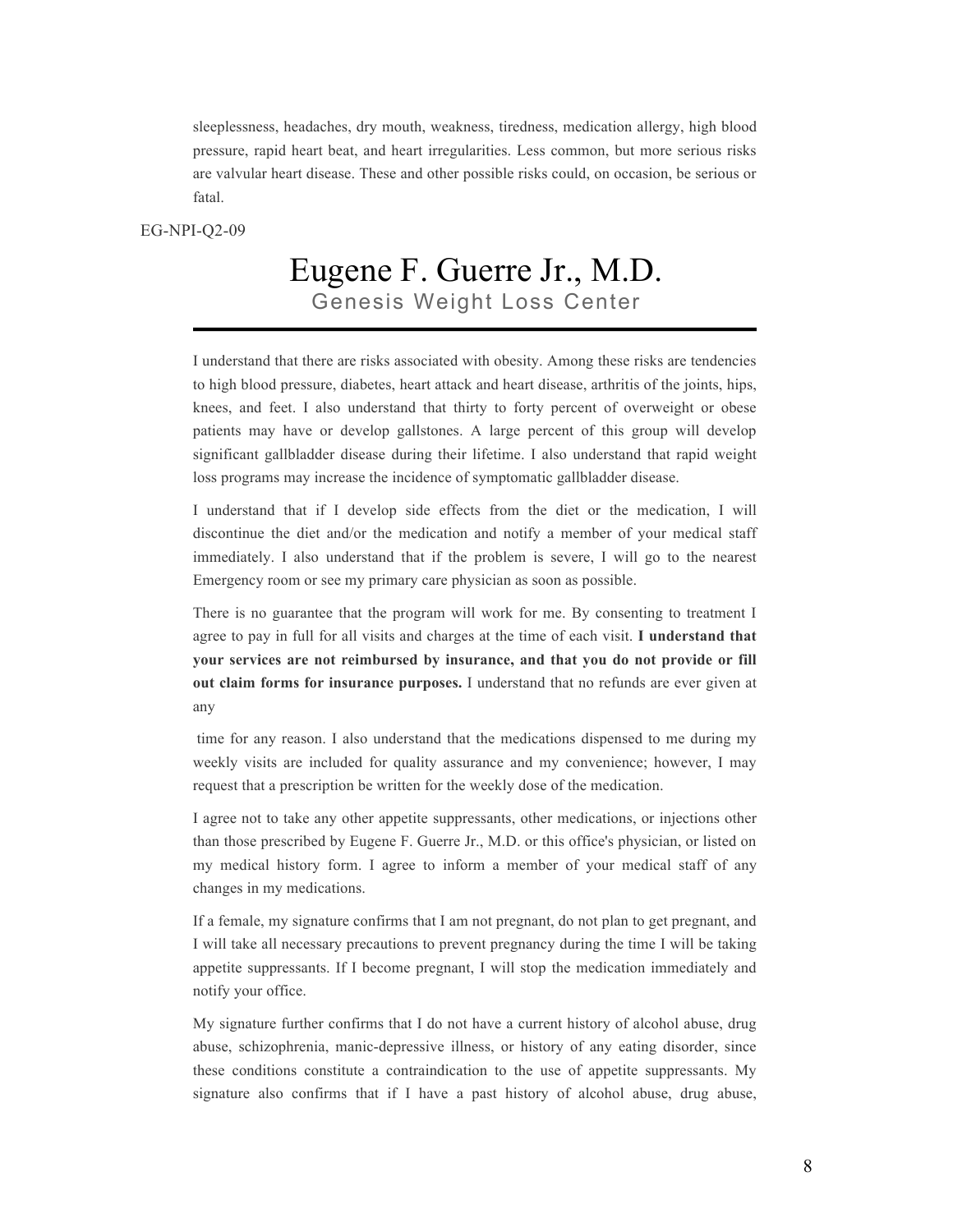schizophrenia, manic-depressive illness, or history of any eating disorder, I have fully disclosed this information in my medial history, since these conditions constitute a contraindication to the use of appetite suppressants.

EG-NPI-Q2-09

### Eugene F. Guerre Jr., M.D. Genesis Weight Loss Center

By signing below I certify that I have read and fully understand this consent form. **I should not sign this form if I have any questions or concerns that have not been answered to my complete satisfaction.** 

I further understand that Eugene F. Guerre Jr., MD Genesis Weight Loss Center and all written materials describing your program or any of its parts, and all applicable trademarks, copyrights and other intellectual property in or to your program and related materials are and remain your absolute property. I acknowledge that I am purchasing a non-exclusive, non-transferable license to use your program and the related written materials for my own use, and that I have no right to duplicate or to sell, lend or otherwise transfer to any other person or to make any commercial use of our program or related written materials. I may not modify, publish, distribute, perform, participate in the transfer or sale, create derivative work of, or in any way exploit any of the content, in whole or in part.

**My signature below indicates my consent of treatment.**

Patient: Date: Date:

Witness:

#### **Physician Declaration**

I have explained the contents of this document to the patient and have answered all the patient's related questions, and to the best of my knowledge, I feel the patient has been adequately informed concerning the benefits and risks associated with the use of the appetite suppressants, the benefits and risks associated with alternative therapies and the risks of continuing in an overweight state. After being adequately informed, the patient had consented to therapy involving the appetite suppressants.

Physician's Signature: Date: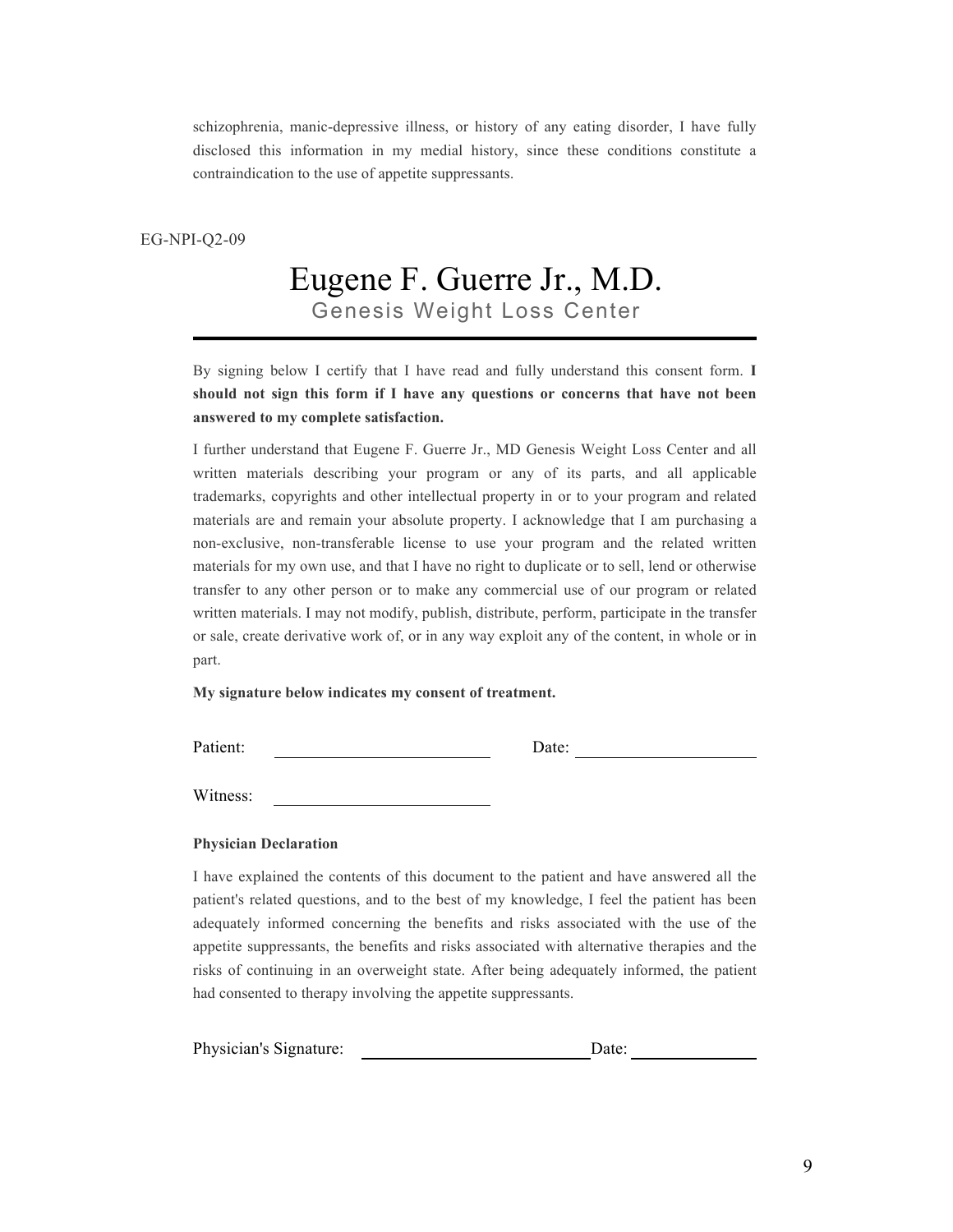# Eugene F. Guerre Jr., M.D.

Genesis Weight Loss Center

#### Receipt of Notice of Privacy Practices Written Acknowledgement Form & Authorization for the use of Disclosure of Individually Identifiable Health Information to Business Associates of Eugene F. Guerre Jr., M.D.

|              | , have received a copy |
|--------------|------------------------|
| Patient Name |                        |

of Dr. Guerre's Genesis Weight Loss Center's Notice of Privacy Practices.

Signature of Patient Date

I hereby authorize the use or disclosure of my individually identifiable health information as described in the referenced Notice of Privacy Practice. I understand that the information I authorize a person or entity to receive may be re-disclosed and no longer protected by federal privacy regulations (HIPAA) or State law. This authorization expires three (3) years from the date set forth below.